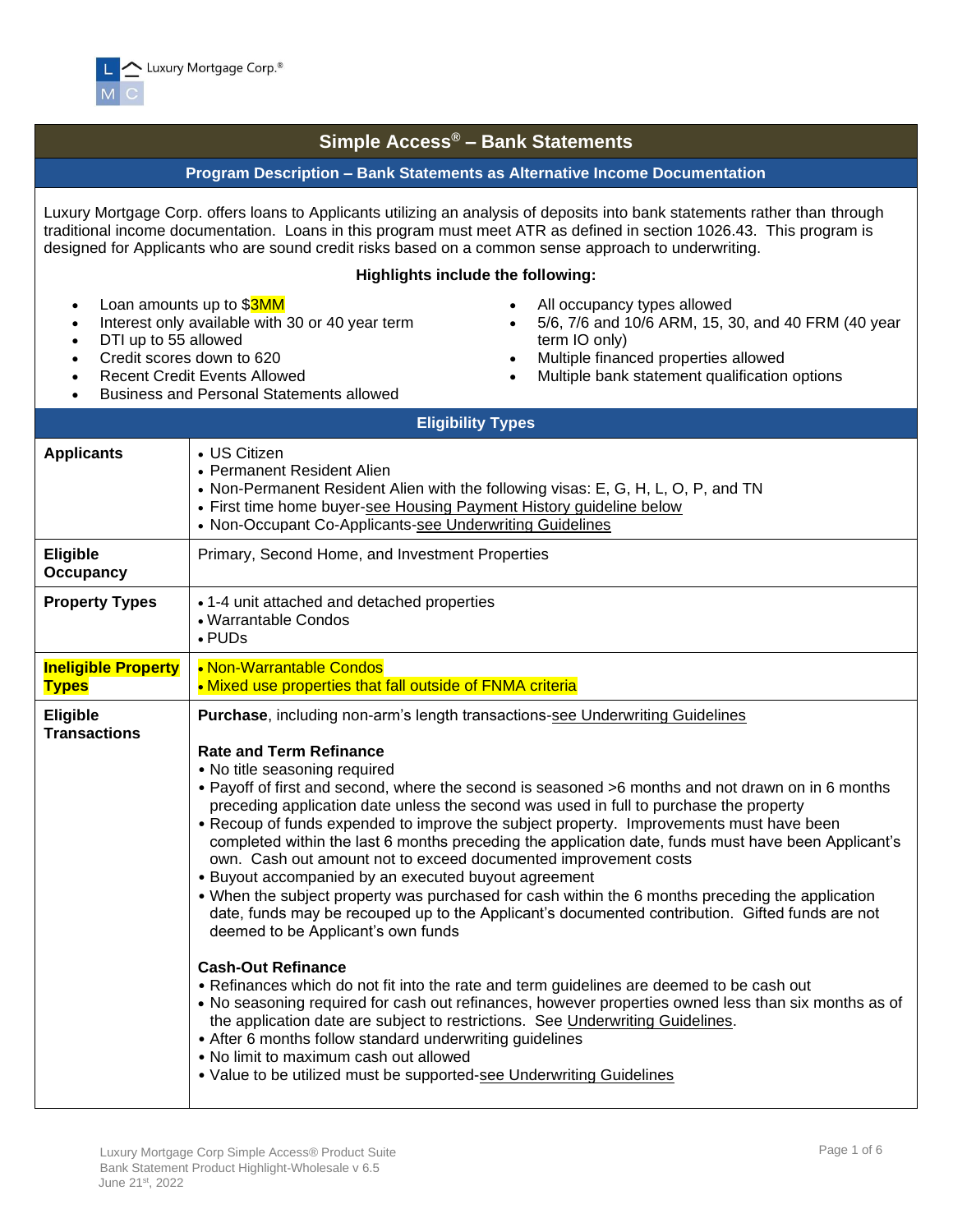|                                            | <b>Credit Requirements</b>                                                                                                                                                                                                                                                                                                                                                                                                                                                                                                                                                                                                                                                                                                                                                                                                                                                                                                                                                                                                                                                                                                                                                                                                                                                                                                                                                                                                                 |
|--------------------------------------------|--------------------------------------------------------------------------------------------------------------------------------------------------------------------------------------------------------------------------------------------------------------------------------------------------------------------------------------------------------------------------------------------------------------------------------------------------------------------------------------------------------------------------------------------------------------------------------------------------------------------------------------------------------------------------------------------------------------------------------------------------------------------------------------------------------------------------------------------------------------------------------------------------------------------------------------------------------------------------------------------------------------------------------------------------------------------------------------------------------------------------------------------------------------------------------------------------------------------------------------------------------------------------------------------------------------------------------------------------------------------------------------------------------------------------------------------|
| <b>Trade Lines</b>                         | Each Applicant must have three trade lines and a credit history covering 24 months. One trade line<br>must have been active within the last 6 months. At least one trade line must be seasoned 24 months.<br>The same trade line may be used to cover both the 24 month history and active requirement. The trade<br>lines do not need to be open. If an Applicant's spouse is the only Co-Applicant listed, only one<br>Applicant is required to meet this guideline. See <i>Underwriting Guidelines</i> for more details and<br>alternatives.                                                                                                                                                                                                                                                                                                                                                                                                                                                                                                                                                                                                                                                                                                                                                                                                                                                                                            |
| <b>Credit Score</b>                        | • Credit scores allowed down to 620, subject to loan amount and LTV restrictions<br>• Use middle score of the primary income earner for pricing and guideline purposes                                                                                                                                                                                                                                                                                                                                                                                                                                                                                                                                                                                                                                                                                                                                                                                                                                                                                                                                                                                                                                                                                                                                                                                                                                                                     |
| <b>Housing Payment</b><br><b>History</b>   | Housing payment history no greater than 1x30x12 for all mortgages/rental verifications. Note that<br>1x30x12 may carry a pricing adjustment and is limited to max 80 CLTV.                                                                                                                                                                                                                                                                                                                                                                                                                                                                                                                                                                                                                                                                                                                                                                                                                                                                                                                                                                                                                                                                                                                                                                                                                                                                 |
|                                            | <b>First Time Home Buyer (FTHB)</b><br>For standard guideline eligibility, Applicants must be able to document a 12 month rental history within<br>the last three years preceding the application showing 0x30 over the 12 month period. Those who<br>can't are allowed with max 80 LTV, a minimum 10% Applicant contribution, primary residences/second<br>homes only.                                                                                                                                                                                                                                                                                                                                                                                                                                                                                                                                                                                                                                                                                                                                                                                                                                                                                                                                                                                                                                                                    |
| <b>Significant Credit</b><br><b>Events</b> | Applicants with any of the following major credit events (bankruptcy, foreclosure, modification, short<br>sale, short pay, deed in lieu, and 120+ day mortgage late are subject to the below requirements,<br>measured from event completion date or discharge/dismissal to application date:<br><b>Credit Event other than a Foreclosure:</b><br>• 0-2 years removed: Not Eligible<br>• 2-4 years removed: Max 75 LTV, max \$1.5MM loan size<br>• >4 years removed: Standard Guidelines<br>Foreclosure:<br>• 0-3 years removed: Not Eligible<br>• 3-4 years removed: Max 70 LTV, max \$1.5MM loan size<br>• >4 years removed: Standard Guidelines<br><b>Additional Requirements</b><br>• Active NOD or Lis Pendens not allowed. An historic NOD or Lis Pendens is not against guidelines,<br>however the underlying event will be evaluated against the Significant Credit Event and Housing<br>Payment History requirements guidelines.<br>• Judgment/Tax Lien: Must meet one of the following:<br>o Paid off prior to or at closing, or<br>$\circ$ Show 6 month satisfactory payment history, include payment in DTI, subordinate if recorded<br>Collections/Charge-Offs: May be excluded if individually less than \$2,500 or in aggregate less than<br>\$10,000. Any that are greater which may affect title must be paid off prior to or at closing. Medical<br>collections are excluded from this requirement regardless of amount. |
|                                            | <b>Income and Assets</b>                                                                                                                                                                                                                                                                                                                                                                                                                                                                                                                                                                                                                                                                                                                                                                                                                                                                                                                                                                                                                                                                                                                                                                                                                                                                                                                                                                                                                   |
| <b>DTI</b>                                 | • Maximum DTI: 50.000<br>• DTI may be increased to 55.000 with the following:<br>O Min FICO: 680<br>Max LTV: 70<br>$\circ$<br>o Eligible Transactions: Purchase or Rate and Term Refinance<br>$\circ$ Minimum Residual Income: greater of .5% of the loan amount or \$2k. Increased requirement<br>may be waived with an additional 6 months PITIA reserves.                                                                                                                                                                                                                                                                                                                                                                                                                                                                                                                                                                                                                                                                                                                                                                                                                                                                                                                                                                                                                                                                               |
| <b>Applicant</b><br><b>Eligibility</b>     | Applicants generally must have been self-employed for at least two years. Applicants who have been<br>self-employed for 1-2 years are allowed with evidence of two years previous employment in the same<br>line of work, no gaps in employment >30 days, and an additional six month's reserves. A CPA, EA, or<br>licensed tax preparer letter or equivalent document verifying self-employment must be provided in all<br>cases. The most recent bank statement in file must be no more than 120 days old at note date. At<br>underwriter's discretion, current business existence and operations may be re-verified prior to closing,                                                                                                                                                                                                                                                                                                                                                                                                                                                                                                                                                                                                                                                                                                                                                                                                   |
|                                            | and updated bank statements may be required.                                                                                                                                                                                                                                                                                                                                                                                                                                                                                                                                                                                                                                                                                                                                                                                                                                                                                                                                                                                                                                                                                                                                                                                                                                                                                                                                                                                               |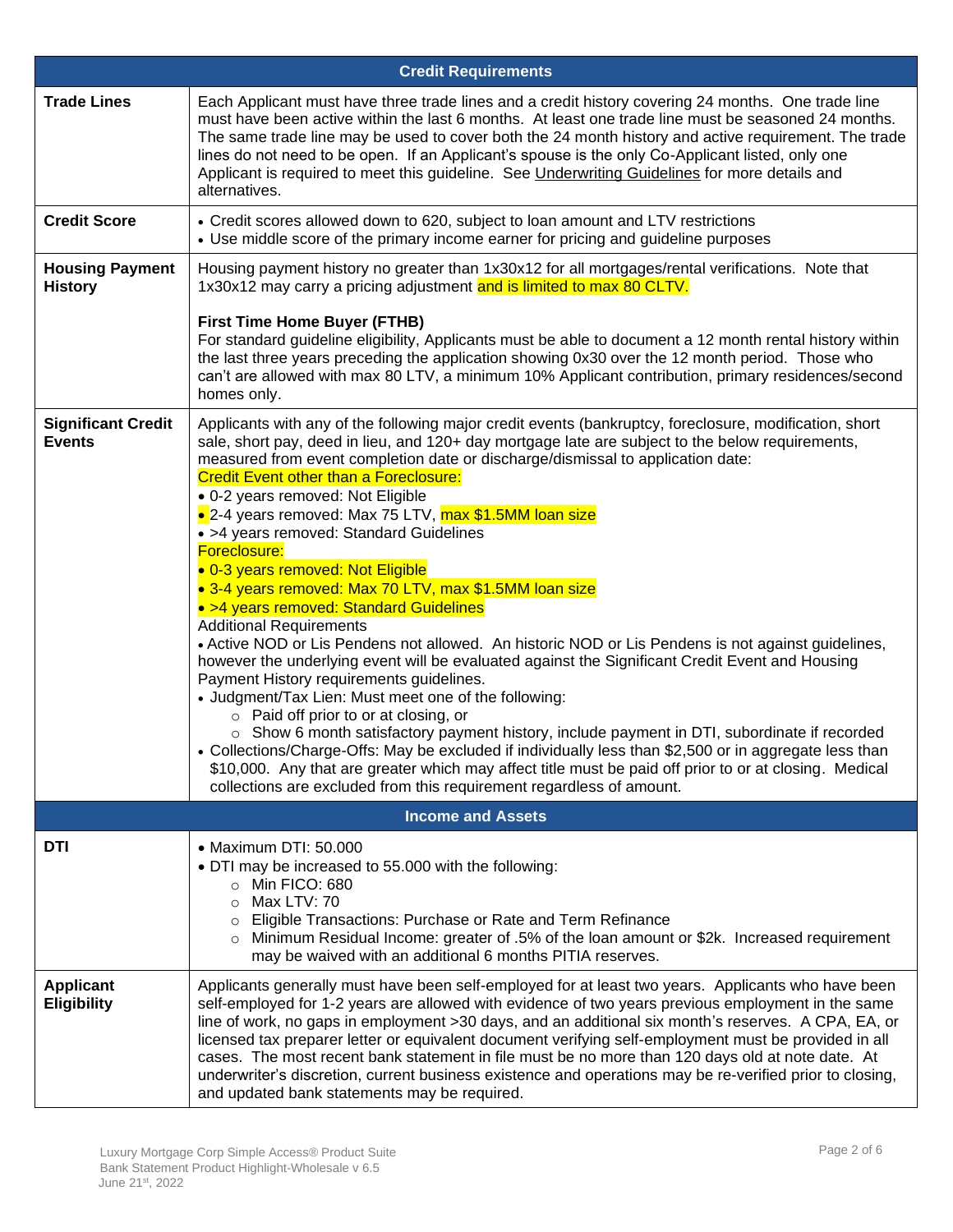| <b>Documentation</b><br><b>Requirements &amp;</b><br><b>Calculation</b><br><b>Methods</b> | <b>Personal Bank Statements</b><br>Provide the most recent 12 or 24 months of personal bank statements. Evaluate deposits to verify that<br>they are part of Applicant's income stream. Any that are abnormal to Applicants typical deposits must<br>be sourced/documented to be considered as part of income. Total all eligible deposits and divide by<br>number of statements provided to determine monthly income. Provide the most recent 3 months of<br>business statements to verify that income is coming from Applicant's business. Transfers from only<br>one account are allowed. Transfers between personal accounts not considered income. An applicant<br>who provides personal statements but does not meet the above outlined criteria will have their<br>statements treated as business statements. |  |  |  |  |  |  |  |
|-------------------------------------------------------------------------------------------|----------------------------------------------------------------------------------------------------------------------------------------------------------------------------------------------------------------------------------------------------------------------------------------------------------------------------------------------------------------------------------------------------------------------------------------------------------------------------------------------------------------------------------------------------------------------------------------------------------------------------------------------------------------------------------------------------------------------------------------------------------------------------------------------------------------------|--|--|--|--|--|--|--|
|                                                                                           | <b>Business Bank Statements</b><br>Provide the most recent 12 or 24 months of business bank statements. Multiple accounts may be used<br>however the same calculation method must be applied across all accounts provided. The Applicant(s)<br>combined must own 25% or more of the business to utilize business bank statements.                                                                                                                                                                                                                                                                                                                                                                                                                                                                                    |  |  |  |  |  |  |  |
|                                                                                           | Method 1   Uniform Expense Ratio<br>Multiply all deposits received by a 50% expense ratio. Multiply result by Applicant's ownership<br>percentage and divide by number of statements provided. So long as this expense ratio is reasonable<br>to Applicant's line of work and Applicant qualifies, no further information is required. Any abnormal<br>deposits will need to be sourced and documented.                                                                                                                                                                                                                                                                                                                                                                                                              |  |  |  |  |  |  |  |
|                                                                                           | Method 2   Profit and Loss Statement<br>Provide a CPA, EA, or licensed tax preparer prepared profit and loss statement covering the period of<br>bank statements provided. As long as business statements support eligible deposits of at least 75% of<br>the gross receipts listed on the P&L, use the net income on the P&L for qualifying based on the<br>Applicant's pro-rata share of ownership. Any abnormal deposits will need to be sourced and<br>documented. Income utilized to qualify must be reasonable based on the Applicant's line of work.                                                                                                                                                                                                                                                          |  |  |  |  |  |  |  |
|                                                                                           | Method 3   CPA Letter for Expense Ratio<br>Provide a letter from Applicant's CPA, EA, or licensed tax preparer stating the business' expense ratio<br>based on the most recent year's tax return. The letter may not include any exculpatory language.<br>Multiply the expense ratio by the business' total deposits over the period shown on bank statements.<br>Deduct that figure from the total deposits. Multiply net deposits by the Applicant's pro-rata ownership<br>percentage and divide by the number of statements provided. Income utilized to qualify must be<br>reasonable based on the Applicant's line of work.                                                                                                                                                                                     |  |  |  |  |  |  |  |
|                                                                                           | <b>All Methods:</b><br>Comingled accounts will be treated as business accounts for purposes of determining income.                                                                                                                                                                                                                                                                                                                                                                                                                                                                                                                                                                                                                                                                                                   |  |  |  |  |  |  |  |
|                                                                                           | NSFs: NSFs are counted on an "instance" basis. A max of 3 instances are allowed if 12 months of<br>statements are provided and a max of 6 instances are allowed if 24 months of statements are provided.<br>See Underwriting Guidelines for additional detail.                                                                                                                                                                                                                                                                                                                                                                                                                                                                                                                                                       |  |  |  |  |  |  |  |
|                                                                                           | Income trend: Bank statements should show a stable or increasing trend. If the trend is declining<br>and/or irregular, additional documentation may be required at underwriter's discretion.                                                                                                                                                                                                                                                                                                                                                                                                                                                                                                                                                                                                                         |  |  |  |  |  |  |  |
| <b>Co-Applicant</b><br><b>Options</b>                                                     | Full documentation from a Co-Applicant who is not self-employed may be used to supplement bank<br>statement. See full documentation guidelines for additional information on acceptable sources.<br>Taxable income is counted on a "gross" amount regardless of the net deposit shown on bank<br>statements.                                                                                                                                                                                                                                                                                                                                                                                                                                                                                                         |  |  |  |  |  |  |  |
| <b>Other Income</b><br><b>Sources</b>                                                     | <b>Rental Income</b><br>Utilize 75% of the current lease income less PITIA on a net basis. Do not include rental deposits as<br>part of the bank statement income stream. Document receipt of rental income. Rental income may not<br>be used to qualify on a vacant unit, except on the subject property on a purchase transaction.                                                                                                                                                                                                                                                                                                                                                                                                                                                                                 |  |  |  |  |  |  |  |
|                                                                                           | <b>Other Income Sources</b><br>Applicants who have supplemental income sources may utilize them to qualify provided the history of<br>receipt and continuance requirements under the full documentation guidelines are met. The Applicant                                                                                                                                                                                                                                                                                                                                                                                                                                                                                                                                                                            |  |  |  |  |  |  |  |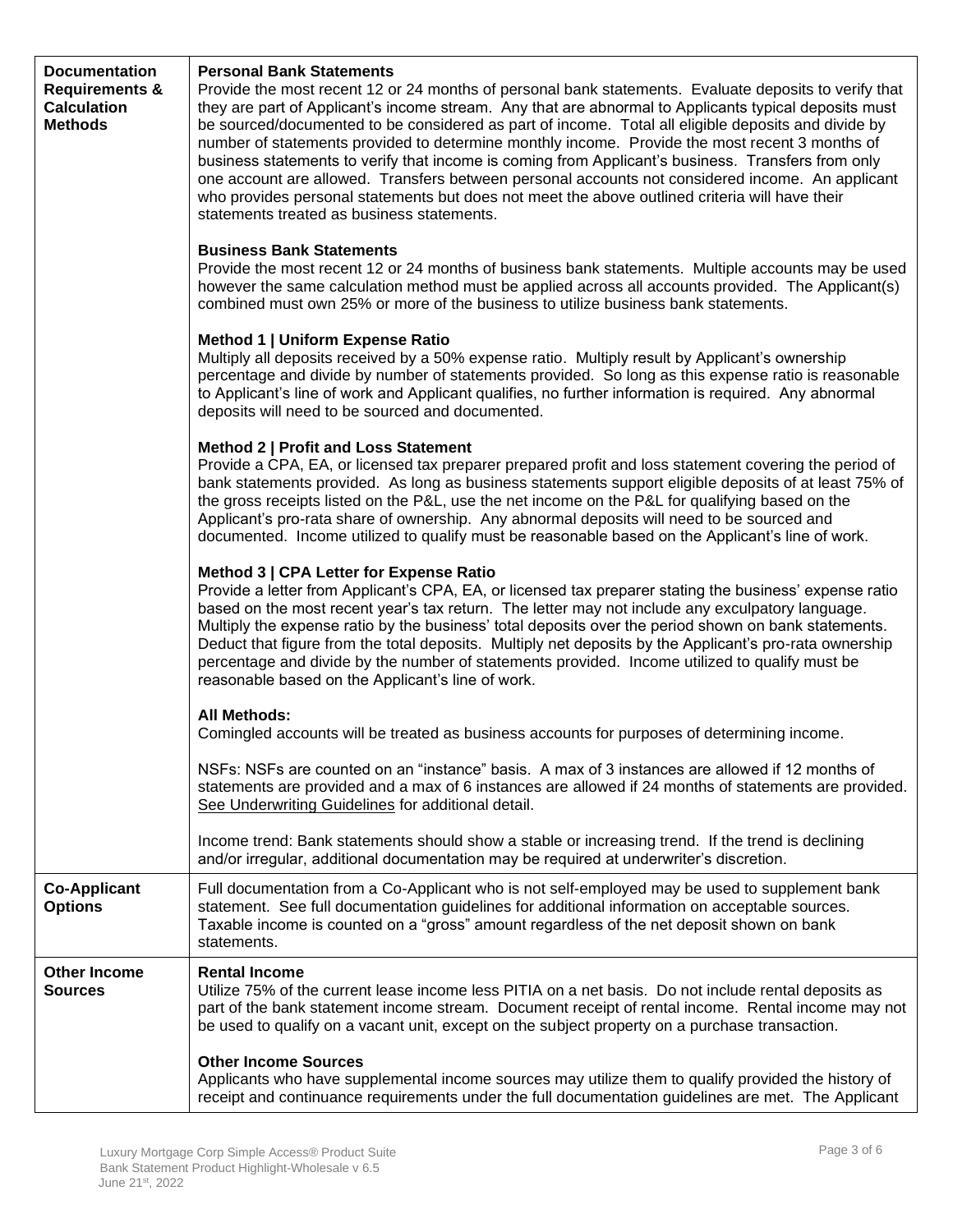|                                  | utilizing bank statement income must still earn the majority of their income from self-employed activity.<br>The acceptable supplemental income sources are limited to: social security, pension, alimony, child<br>support, asset distribution/utilization, and second job income.                                                                                                                                                                                                                                                                                                                                                                                                                                                                                                                                                                                                                                                                                                                                                                                                                                                                                                                                                      |  |  |  |  |  |  |  |  |
|----------------------------------|------------------------------------------------------------------------------------------------------------------------------------------------------------------------------------------------------------------------------------------------------------------------------------------------------------------------------------------------------------------------------------------------------------------------------------------------------------------------------------------------------------------------------------------------------------------------------------------------------------------------------------------------------------------------------------------------------------------------------------------------------------------------------------------------------------------------------------------------------------------------------------------------------------------------------------------------------------------------------------------------------------------------------------------------------------------------------------------------------------------------------------------------------------------------------------------------------------------------------------------|--|--|--|--|--|--|--|--|
| <b>Asset Accounts</b>            | • Use 100% of cash and cash equivalents<br>• Use 80% of face value for non-retirement asset accounts<br>• Use 70% of retirement assets if Applicant is under 59.5, 80% if over<br>• If Applicant is liquidating funds from non-retirement sources, document liquidation and end balance<br>• If Applicant is liquidating from retirement accounts, document the liquidation and end balance<br>• 1031 exchanges eligible for investment properties-see Underwriting Guidelines<br>• Business funds may be used provided the Applicant(s) own(s) a minimum of 51% combined<br>ownership of the business. The amount of funds that may be utilized is based on the Applicant's<br>percentage of ownership. Applicant(s) must provide either:<br>o A letter from Applicant's CPA, EA, or licensed tax preparer stating that the Applicant(s) may<br>access the business funds and that the withdrawal will have no adverse impact; or<br>$\circ$ A letter from the Applicant(s) stating that they may access the business funds and Cash Flow<br>Analysis to document that the withdrawal will have no adverse impact-see Underwriting<br>Guidelines<br>• Cash out proceeds MAY be used to meet the reserve requirement at a maximum 75 LTV |  |  |  |  |  |  |  |  |
| <b>Gifted Funds</b>              | • Gift funds are allowed for funds to close. A 5% contribution from Applicant's own funds is required.<br>No applicant contribution is required for primary residences with LTVs <=80, except as otherwise<br>specified.<br>• Gifts must be documented in compliance with FNMA requirements and be from immediately family<br>members-see Underwriting Guidelines.<br>• Gifts of equity are allowed, max 75 LTV. No Applicant contribution is required on a primary residence                                                                                                                                                                                                                                                                                                                                                                                                                                                                                                                                                                                                                                                                                                                                                            |  |  |  |  |  |  |  |  |
|                                  | or a second home. A 5% applicant contribution is required for investment properties.<br><b>Liabilities</b>                                                                                                                                                                                                                                                                                                                                                                                                                                                                                                                                                                                                                                                                                                                                                                                                                                                                                                                                                                                                                                                                                                                               |  |  |  |  |  |  |  |  |
| Alimony/Child                    | Alimony may be deducted from income rather than included as a liability, provided the alimony                                                                                                                                                                                                                                                                                                                                                                                                                                                                                                                                                                                                                                                                                                                                                                                                                                                                                                                                                                                                                                                                                                                                            |  |  |  |  |  |  |  |  |
| <b>Support</b>                   | payments are tax deductible to the payor. Otherwise, include as a liability. Child support must be<br>included as a liability.                                                                                                                                                                                                                                                                                                                                                                                                                                                                                                                                                                                                                                                                                                                                                                                                                                                                                                                                                                                                                                                                                                           |  |  |  |  |  |  |  |  |
| <b>Installment Debt</b>          | Installment loans must be included in the DTI. Installment debt with less than 10 months' worth of<br>payments remaining may be excluded from DTI, as long as the Applicant has the assets to make the<br>remaining payments. Applicants may pay down the debt such that the remaining balance is less than<br>the sum of 10 months' worth of payments. The assets used must be sourced. Loans secured by<br>financial assets (margin loan, 401(K) loan, etc.) do not need to be included in the DTI provided the<br>asset balance exceeds the loan balance.                                                                                                                                                                                                                                                                                                                                                                                                                                                                                                                                                                                                                                                                             |  |  |  |  |  |  |  |  |
|                                  | <b>Other Highlights</b>                                                                                                                                                                                                                                                                                                                                                                                                                                                                                                                                                                                                                                                                                                                                                                                                                                                                                                                                                                                                                                                                                                                                                                                                                  |  |  |  |  |  |  |  |  |
| Appraisal /<br><b>Valuation</b>  | • Loan amount up to \$2MM, one appraisal required<br>• Loan amount over \$2MM, two appraisals required                                                                                                                                                                                                                                                                                                                                                                                                                                                                                                                                                                                                                                                                                                                                                                                                                                                                                                                                                                                                                                                                                                                                   |  |  |  |  |  |  |  |  |
|                                  | All appraisals are subject to underwriting review and acceptance. Loan amounts >\$1.5MM and up to<br>\$2MM may not utilize a CU score in lieu of a CDA. Additional appraisal due diligence may be required<br>at the discretion of underwriting.                                                                                                                                                                                                                                                                                                                                                                                                                                                                                                                                                                                                                                                                                                                                                                                                                                                                                                                                                                                         |  |  |  |  |  |  |  |  |
|                                  | • Purchase: lesser of purchase price or appraised value<br>• Refinance (all types): For cash out refinances where the property is owned less than six months as of<br>the application date, lesser of purchase price or appraised value must be utilized. For all other<br>transactions where the property is owned less than 12 months as of the application date, current<br>value may be used provided the value is supported both by appraisal and a CDA with a variance not<br>greater than 10%. If value not supported, use lesser of purchase price plus documented<br>improvements or market value. If more than 12 months, use market value.                                                                                                                                                                                                                                                                                                                                                                                                                                                                                                                                                                                    |  |  |  |  |  |  |  |  |
| Geographic<br><b>Eligibility</b> | The following states are eligible: AL, AR, AZ, CA, CO, CT, DC, DE, FL, GA, IL (no IO loans), LA, MA,<br>MD, ME, MI, MN, NH, NC, NJ, NM, NY (no NY subprime), OH, OR, PA, RI, SC, TN, TX, UT, VA, WA,<br>WI, WY.                                                                                                                                                                                                                                                                                                                                                                                                                                                                                                                                                                                                                                                                                                                                                                                                                                                                                                                                                                                                                          |  |  |  |  |  |  |  |  |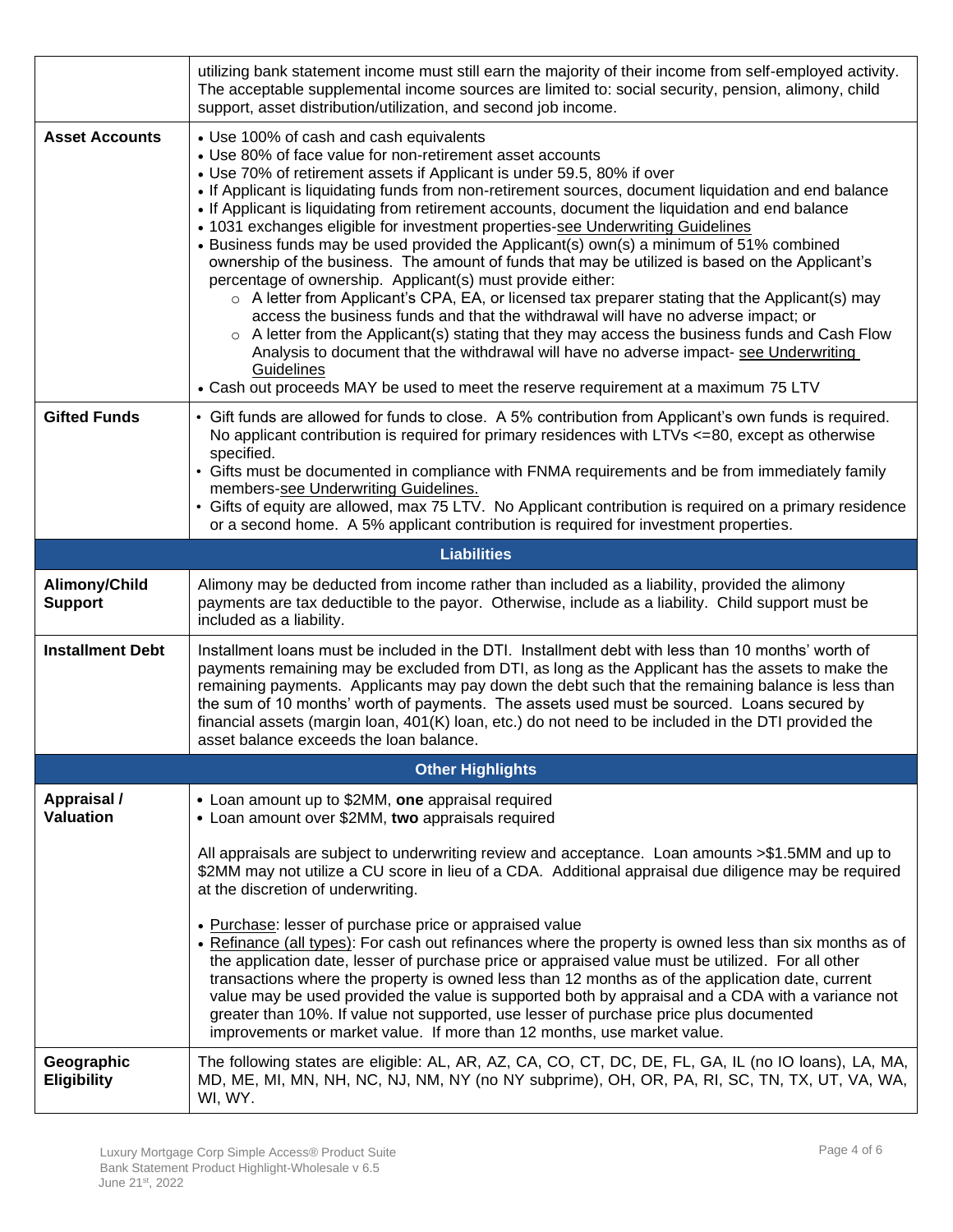|                                       | <b>Restrictions:</b><br>• Texas CO Refinances-IO not allowed, see Underwriting Guidelines for additional restrictions                                                                                                                                                                                                                                                                                                                                                                                             |
|---------------------------------------|-------------------------------------------------------------------------------------------------------------------------------------------------------------------------------------------------------------------------------------------------------------------------------------------------------------------------------------------------------------------------------------------------------------------------------------------------------------------------------------------------------------------|
| <b>Reserve</b><br>Requirement         | • Loan amount up to \$1MM: 6 months PITIA<br>• Loan amount above \$1MM and up to \$2MM: 9 months PITIA<br>• Loan amount above \$2MM and up to \$3MM: 12 months PITIA<br>• DTI >50 and increased residual income requirement not met: additional 6 months PITIA<br>• Other real estate owned: 2 months of each property's PITIA<br>• 1-2 years self-employment: additional 6 months PITIA                                                                                                                          |
| <b>Title Vesting</b>                  | • Individual names as joint tenants, community property, or tenants in common<br>• Living trusts meeting FNMA's requirements<br>• Blind Trusts-see Underwriting Guidelines<br>• Limited Liability Corporations-see Underwriting Guidelines<br>• Partnerships/Corporations-see Underwriting Guidelines                                                                                                                                                                                                             |
| <b>ARM Terms</b>                      | • Margin = $4.250%$<br>• Index = 30 Day Average of SOFR<br>• Caps = $2/1/5$<br>$\bullet$ Floor rate = Note Rate<br>• Adjustment Period = $6$ Months                                                                                                                                                                                                                                                                                                                                                               |
| <b>Interest Only</b>                  | Interest Only features are allowed on ARMs and FRMs. 10 year IO feature. Standard guidelines<br>apply. 40 year term loan: max 80 LTV and is not eligible on 5/6 ARM                                                                                                                                                                                                                                                                                                                                               |
| Qualifying<br><b>Payment</b>          | To determine the P&I component of the Qualifying Payment, utilize the below (except as otherwise<br>specified):<br>• Fixed Rate: Utilize the start rate over the amortizing term<br>• Amortizing ARM: Utilize the greater of the start rate or the index plus margin, amortized over full term<br>of the loan<br>• FRM/ARM with IO Feature: Utilize the greater of the start rate or the index plus margin, with a<br>payment calculated based on the amortizing term of the loan after the end of the IO period. |
| Prepayment<br><b>Penalty</b>          | Prepayment penalties may be placed on investment properties for a period of at least one year in an<br>amount equal to three percent of the original principal balance, to the extent permitted by state and<br>federal law. See Underwriting Guidelines for requirements. Price implications apply for prepayment<br>penalty terms less than three years, including no prepayment penalty.                                                                                                                       |
| Mortgage<br><b>Insurance</b>          | Not required                                                                                                                                                                                                                                                                                                                                                                                                                                                                                                      |
| <b>Min/Max Loan</b><br><b>Amounts</b> | Minimum: \$150,000<br>Maximum: \$3MM (Purchase/Rate and Term Refinance), \$2.5MM (Cash Out Refinance)                                                                                                                                                                                                                                                                                                                                                                                                             |